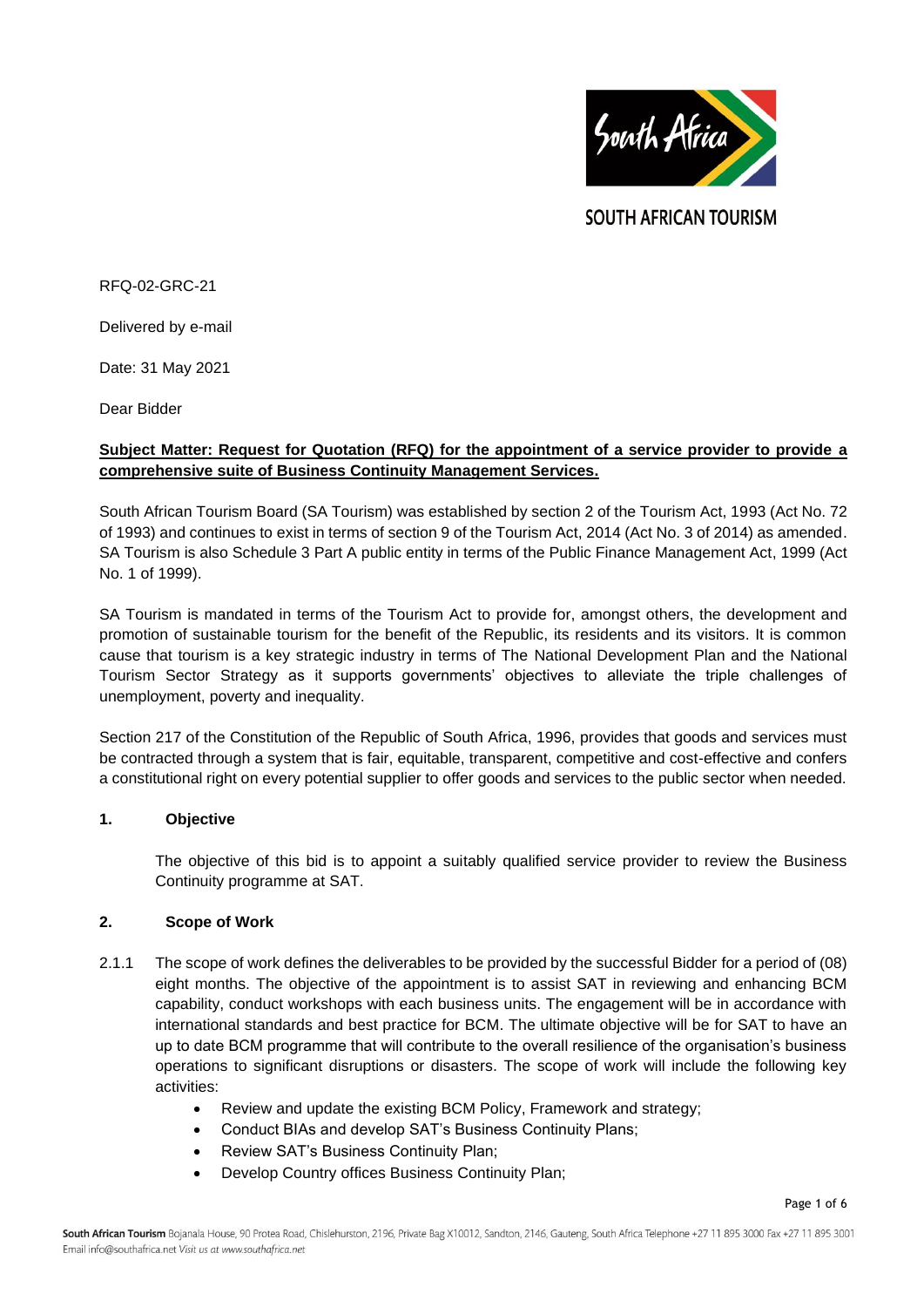- Review the Crisis, Damage and ITSCM Management Plans;
- Development of an Emergency Response Plan;
- Train BCM Champions and develop training plans; and
- Conduct desktop testing.

# **3. Format of proposal**

- 3.1 Bidders must complete and return all the necessary standard bidding documents (SBD's) attached to this request with technical and financial proposals.
- 3.2 Bidders are advised that their proposals should be concise, written in plain English and simply presented in the same order as indicted below:
	- (a) Cover letter introducing your firm and credentials, capacity, capability and experience for this assignment;
	- (b) National Treasury Centralized Supplier Database (CSD) registration summary report with a valid tax status;
	- (c) Valid certified copy of B-BBEE certificate;
	- (d) Bidders must have specific experience and submit at least three recent references (in a form of written proof(s) on their client's letterhead including relevant contact person(s), office telephone & fax number, website and email address) where similar work were undertaken.
	- (e) Overview of the methodology your firm will apply for this assignment;
	- (f) Project/assignment approach and plan which outlines the activities to be undertaken during the process;
	- (g) Outline of the qualifications and related experience of the proposed resources that will be assigned to the matter;
	- (h) Financial proposal to deliver the assignment including any other cost SA Tourism should be aware off for the successful completion of the assignment;
	- (i) Declaration of Interest SBD 4;
	- (j) Preference Point Claim Form SBD 6.1;
	- (k) Declaration of Bidder's Past Supply Chain Management Practices SBD 8; and
	- (l) Independent Bid Determination SBD 9.

# **4. Cost structure and project plan:**

- 4.1 Bidders must submit the total bid price for the assignment based on the skills, resources and time allocated in providing the services.
- 4.2 Bidders should also propose innovation in their technical proposals to keep the cost to a minimum where SA Tourism will still benefit from the best possible qualitative outcome. SA Tourism reserves the right to request additional information or clarity on cost proposals prior to the evaluation thereof.

## **5. Evaluation Method**

5.1 The evaluation process of bids will comprise of the following phases:

| <b>Phase 1</b>                   | <b>Phase 2</b> | <b>Phase 3</b>          |
|----------------------------------|----------------|-------------------------|
| Administration and Functionality |                | <b>Price and B-BBEE</b> |
| bid<br><b>Mandatory</b>          |                |                         |
| requirements                     |                |                         |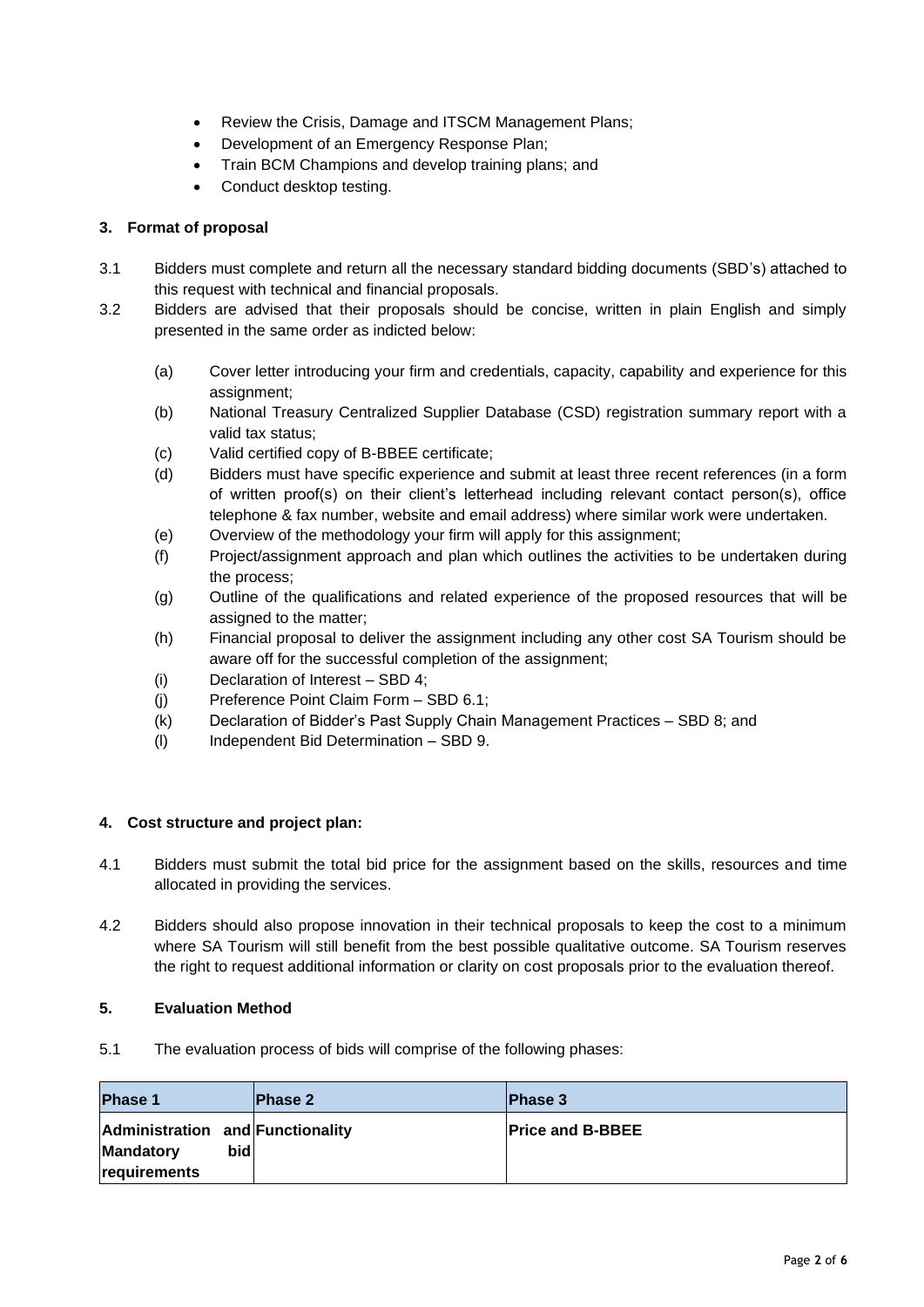| <b>Phase 1</b>                                                          | <b>Phase 2</b>                                       | <b>Phase 3</b>                                                                                                                                                                                                                                                                                                                                                                                              |
|-------------------------------------------------------------------------|------------------------------------------------------|-------------------------------------------------------------------------------------------------------------------------------------------------------------------------------------------------------------------------------------------------------------------------------------------------------------------------------------------------------------------------------------------------------------|
| Compliance with<br>administration and<br>mandatory bid<br>requirements. | Bids will be evaluated in terms of<br>functionality. | bidders<br>successfully<br>The l<br>that have<br>(a)<br>progressed through to Phase 2 will be<br>evaluated in accordance with the 80/20<br>preference point system contemplated in<br>the Preferential Procurement Policy<br>Framework Act, 2000<br>80 points will be awarded for price while 20<br>(b)<br>points will be allocated for preference<br>points for BBBEE as prescribed in the<br>regulations. |

# 4.2 Points awarded for functionality:

|                                                                                         | <b>Rating</b>                                                                                                                        | Weight |  |  |  |
|-----------------------------------------------------------------------------------------|--------------------------------------------------------------------------------------------------------------------------------------|--------|--|--|--|
|                                                                                         | $\overline{2}$<br>$\overline{5}$<br><b>EVALUATION CRITERIA</b><br>$\overline{3}$<br>4                                                |        |  |  |  |
|                                                                                         | The Bids will be evaluated on a scale of $1 - 5$ in accordance with the criteria below.                                              |        |  |  |  |
|                                                                                         | The rating will be as follows: $1 = \text{Very poor}, 2 = \text{ Poor}, 3 = \text{Good}, 4 = \text{Very good}, 5 = \text{Excellent}$ |        |  |  |  |
|                                                                                         | Bidders relevant experience and knowledge in providing enterprise-wide risk management                                               |        |  |  |  |
|                                                                                         | and compliance services in at least three (3) consulting projects successfully completed.                                            |        |  |  |  |
|                                                                                         | $3 = 3$ successfully completed projects                                                                                              |        |  |  |  |
|                                                                                         | $4 = 4$ successfully completed projects                                                                                              | 30     |  |  |  |
|                                                                                         | $5 = 5$ successfully completed projects                                                                                              |        |  |  |  |
|                                                                                         |                                                                                                                                      |        |  |  |  |
|                                                                                         |                                                                                                                                      |        |  |  |  |
|                                                                                         |                                                                                                                                      |        |  |  |  |
|                                                                                         | Approach and ability to meet deliverables:                                                                                           |        |  |  |  |
|                                                                                         | Bidders must provide a detailed description of how they intend executing the services from                                           |        |  |  |  |
|                                                                                         | inception to completion. This must include:                                                                                          |        |  |  |  |
|                                                                                         | (a) Project plan with timelines and a process to be followed to undertake the tasks $= 5$<br>points                                  |        |  |  |  |
|                                                                                         |                                                                                                                                      | 30     |  |  |  |
|                                                                                         | (b) Adequate knowledge and understanding of the Business Continuity management<br>$processes = 10 points$                            |        |  |  |  |
|                                                                                         | (c) Adequate knowledge of developing BIAs and BCPs = 10 points                                                                       |        |  |  |  |
|                                                                                         |                                                                                                                                      |        |  |  |  |
|                                                                                         | (d) Demonstrable knowledge of developing BCP policies and plans = 5 points<br><b>Company track record:</b>                           |        |  |  |  |
|                                                                                         | The Bidders are required to provide three (3) contactable client references where its services                                       |        |  |  |  |
|                                                                                         | can be verified. References should be presented in a form of a written letter on an official                                         |        |  |  |  |
|                                                                                         | letterhead from clients where similar services have been provided and should not be older                                            |        |  |  |  |
|                                                                                         | than three (3) years. No appointment letters from clients will be accepted as reference letters.                                     |        |  |  |  |
|                                                                                         | It is ideal that the reference letters be same with the appointment letters above and from the                                       | 20     |  |  |  |
|                                                                                         | respective companies.                                                                                                                |        |  |  |  |
|                                                                                         | $3$ = Three contactable reference within 12-18 months                                                                                |        |  |  |  |
|                                                                                         | $4$ = Three contactable reference within 6-12 months                                                                                 |        |  |  |  |
|                                                                                         | $5 =$ Three contactable reference within 6 months                                                                                    |        |  |  |  |
|                                                                                         | Expertise and experience of proposed resources to be assigned to the project:                                                        |        |  |  |  |
|                                                                                         | Proven experience of proposed resources to be deployed to provide the services.                                                      |        |  |  |  |
|                                                                                         | Registration or membership with the Business Continuity Institute                                                                    |        |  |  |  |
|                                                                                         |                                                                                                                                      | 20     |  |  |  |
| Detailed CVs of proposed team must be submitted which must elaborate on areas that they |                                                                                                                                      |        |  |  |  |
|                                                                                         | were involved in.                                                                                                                    |        |  |  |  |
|                                                                                         | Number of years' experience of the proposed team member in:                                                                          |        |  |  |  |
|                                                                                         |                                                                                                                                      |        |  |  |  |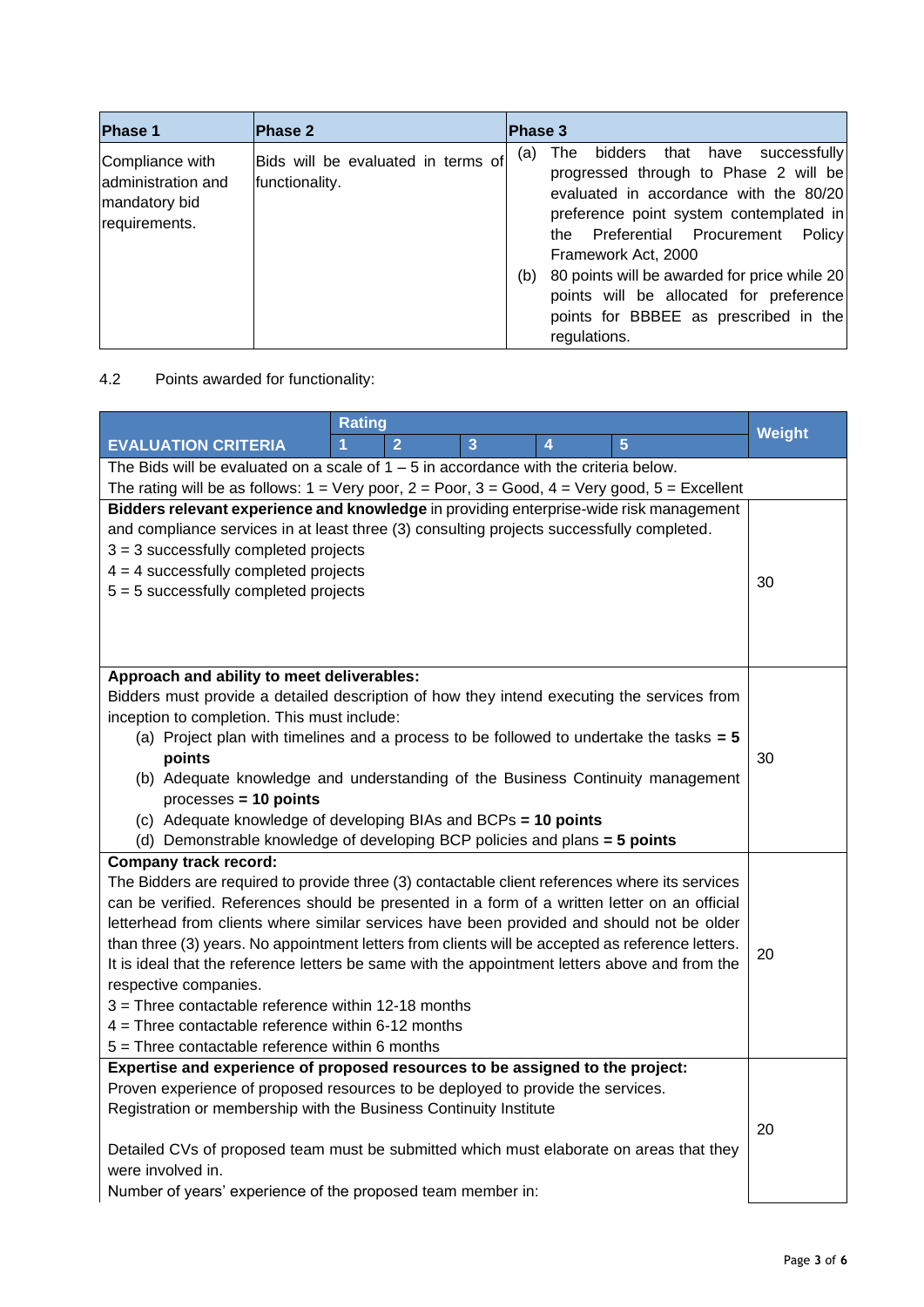| $1 = 0$ up to 2 years' experience<br>$2 = 2$ up to 4 years' experience<br>$3 = 5$ years' experience<br>$4 = 6$ up to 10 years' experience<br>$5 = 11$ years' and more experience |     |  |
|----------------------------------------------------------------------------------------------------------------------------------------------------------------------------------|-----|--|
| TOTAL POINTS FOR FUNCTIONALITY                                                                                                                                                   | 100 |  |
| A threshold of 80% is applicable.                                                                                                                                                |     |  |

**"functionality"** means the measurement according to predetermined norms, as set out in the bid documents, of a service or commodity that is designed to be practical and useful, working or operating, considering, among other factors, the quality, reliability, viability and durability of a service and the technical capacity and ability of a bidder.

- I. Bids will be evaluated strictly according to the bid evaluation criteria stipulated in this section.
- II. Bidders must, as part of their bid documents, submit supportive documentation for all functional requirements. The official responsible for scoring the respective bids will evaluate and score all bids based on bid submissions and the information provided.
- III. The score for functionality will be calculated in terms of the 1 5 rating scale as shown in the functionality criteria matrix under paragraph 5.1.
- IV. The value scored for each criterion will be multiplied with the specified weighting for the relevant criterion to obtain the marks scored for each criterion. These scores will be added and expressed as a fraction of the best possible score for all criteria.
- V. The points for functionality and the points for B-BBEE level of contribution will be added together and the proposal from the bidder which meets the highest score will be deemed the preferred proposal.

## 4.3 **Awarding of Points for Price and Broad-Based Black Economic Empowerment**

The bidders that have successfully progressed through to Phase 3 (bidders who meet the minimum threshold for the functionality of 80%) will be evaluated in accordance with the 80/20 preference point system contemplated in the Preferential Procurement Policy Framework Act, 2000 and the Preferential Procurement Regulations of 2017.

80 points will be awarded for price while 20 points will be allocated for preference points for BBBEE as prescribed in the regulations.

Points for B-BBEE level of contribution will be awarded in accordance with the below table: -

| <b>B-BBEE Status Level of Contributor</b> | <b>Number of Points</b> |
|-------------------------------------------|-------------------------|
|                                           | 20                      |
| $\overline{2}$                            | 18                      |
| 3                                         | 14                      |
| 4                                         | 12                      |
| 5                                         | 8                       |
| 6                                         | 6                       |
|                                           | 4                       |
| 8                                         | 2                       |
| Non-compliant contributor                 |                         |

## 4.4 **Adjudication and Final Award of Bid**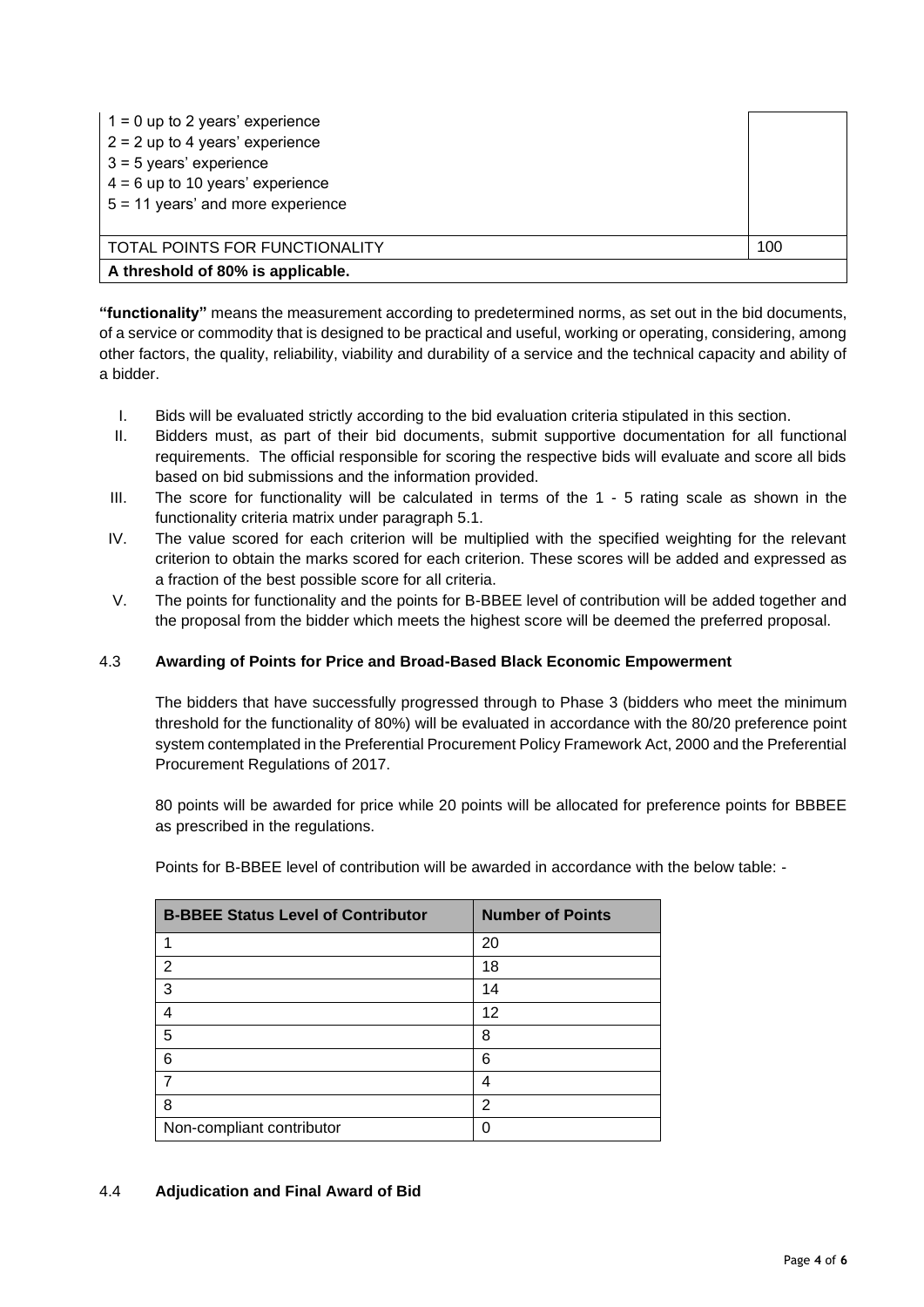The successful bidder will usually be the service provider scoring the highest number of points for comparative price and BBEE level of contribution or it may be a lower scoring bid on justifiable grounds or no award at all.

## **5. National Treasury Centralized Supplier Registration and B-BBEE Certificates**

- 5.1 All bid submissions must include a copy of successful registration on National Treasury's Centralized Supplier Database (CSD) with a valid tax clearance status and an original or certified copy of a B-BBEE verification certificate (if you have been assessed).
- 5.2 Proposals which do not include these documents will not be considered.

#### **6. Deadline for submission**

All proposals must be e-mailed, in PDF format, to [leratod@southafrica.net](mailto:leratod@southafrica.net) no later than 14h00 on Monday, 07 June 2021 and should remain valid for at least 1 month after the closing date.

## **7. Confidentiality**

The request for a technical and cost proposal and all related information shall be held in strict confidence by bidders and usage of such information shall be limited to the preparation of the bid. All bidders are bound by a confidentially agreement preventing the unauthorized disclosure of any information regarding SA Tourism or of its activities to any other organization or individual. The bidders may not disclose any information, documentation or products to other clients without written approval of SA Tourism.

#### **8. Terms of engagement**

Prior to commencing with the assignment, the successful bidder will be required to meet with the SA Tourism's Head of Risk to finalize the statement of work (SOW) and criteria for approval.

## **9. Payments**

- 9.1 No advance payments will be made in respect of this assignment. Payments shall be made in terms of the deliverables as agreed upon and shall be made strictly in accordance with the prescripts of the PFMA (Public Finance Management Act, 1999. Act 1 of 1999).
- 9.2 The successful bidder shall after completion of the contract, invoice SA Tourism for the services rendered. No payment will be made to the successful bidder unless an invoice complying with section 20 of VAT Act No 89 of 1991 has been submitted to SA Tourism.
- 9.3 Payment shall be made into the bidder's bank account normally 30 days after receipt of an acceptable, valid invoice.

#### **10. Non-compliance with delivery terms**

The successful bidder must ensure that the work is confined to the scope as defined and agreed to. As soon as it becomes known to the bidder that they will not be able to deliver the services within the delivery period and/or against the quoted price and/or as specified, SA Tourism's Head of Internal Audit must be given immediate written notice to this effect.

#### **11. Retention**